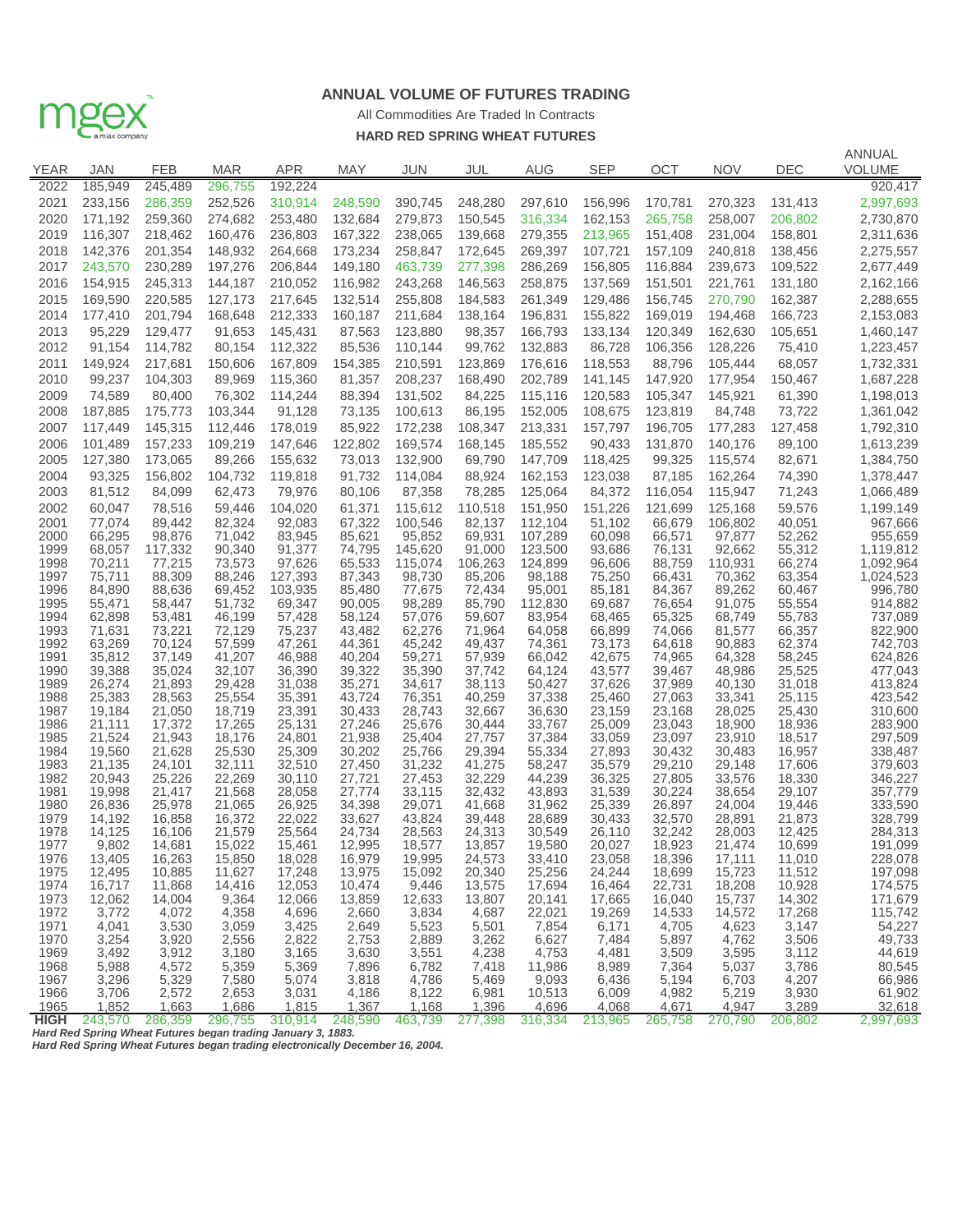### **SPIKES FUTURES**

|                      |                 |                                 |                                                                |                 |            |                                  |                             |            |            |             |                |                                                                                                                                                           | <b>ANNUAL</b>                  |
|----------------------|-----------------|---------------------------------|----------------------------------------------------------------|-----------------|------------|----------------------------------|-----------------------------|------------|------------|-------------|----------------|-----------------------------------------------------------------------------------------------------------------------------------------------------------|--------------------------------|
| <b>YEAR</b>          | <b>JAN</b>      | <b>FEB</b>                      | <b>MAR</b>                                                     | <b>APR</b>      | <b>MAY</b> | JUN                              | JUL                         | <b>AUG</b> | <b>SEP</b> | OCT         | <b>NOV</b>     | DEC                                                                                                                                                       | <b>VOLUME</b>                  |
| 2022<br>2021<br>2020 | 82,713<br>1,305 | 57,738<br>326                   | 40,827<br>232                                                  | 49,593<br>1,561 | 4,256      | 2,741                            | 33,510                      | 85,885     | 157,539    | 250,982     | 136,949        | 76,954<br>66                                                                                                                                              | 230,871<br>752,240<br>66       |
| 2019                 |                 |                                 |                                                                |                 |            |                                  |                             |            |            |             | 181            | $\Omega$                                                                                                                                                  | 181                            |
| <b>HIGH</b>          | 82,713          | 57,738                          | 40,827                                                         | 49,593          | 4,256      | 2,741                            | 33,510                      | 85,885     | 157,539    | 250,982     | 136,949        | 76,954                                                                                                                                                    | 752,240                        |
|                      |                 |                                 |                                                                |                 |            |                                  |                             |            |            |             |                | *SPIKES Futures was relaunched and began trading on December 14, 2020. The contract previously began trading on November 18, 2019 and was suspended after |                                |
|                      |                 | the close on November 29, 2019. |                                                                |                 |            |                                  |                             |            |            |             |                |                                                                                                                                                           |                                |
|                      |                 |                                 |                                                                |                 |            | <b>CORPORATE TAX FUTURES</b>     |                             |            |            |             |                |                                                                                                                                                           |                                |
|                      |                 |                                 |                                                                |                 |            |                                  |                             |            |            |             |                |                                                                                                                                                           | <b>ANNUAL</b>                  |
| <b>YEAR</b>          | JAN             | FEB                             | <b>MAR</b>                                                     | <b>APR</b>      | MAY        | <b>JUN</b>                       | JUL                         | AUG        | <b>SEP</b> | OCT         | <b>NOV</b>     | <b>DEC</b>                                                                                                                                                | <b>VOLUME</b>                  |
| 2022                 | $\Omega$        | $\Omega$                        | $\Omega$                                                       | $\Omega$        |            |                                  |                             |            |            |             |                |                                                                                                                                                           | $\Omega$                       |
| 2021                 |                 |                                 |                                                                |                 | 0          | 0                                | 0                           | 0          | 0          | $\mathbf 0$ | 0              | 0                                                                                                                                                         | 0                              |
| <b>HIGH</b>          | $\Omega$        | $\Omega$                        | $\Omega$                                                       | $\Omega$        | $\Omega$   | $\Omega$                         | Ò                           | $\Omega$   |            | $\Omega$    | $\Omega$       | $\Omega$                                                                                                                                                  | $\Omega$                       |
|                      |                 |                                 | *Corporate Tax Futures began trading on May 24, 2021.          |                 |            |                                  |                             |            |            |             |                |                                                                                                                                                           |                                |
|                      |                 |                                 |                                                                |                 |            |                                  |                             |            |            |             |                |                                                                                                                                                           |                                |
|                      |                 |                                 |                                                                |                 |            |                                  | <b>BRIXX RETAIL FUTURES</b> |            |            |             |                |                                                                                                                                                           |                                |
| YEAR                 | <b>JAN</b>      | <b>FEB</b>                      | <b>MAR</b>                                                     | <b>APR</b>      | <b>MAY</b> | <b>JUN</b>                       | JUL                         | AUG        | <b>SEP</b> | <b>OCT</b>  | <b>NOV</b>     | <b>DEC</b>                                                                                                                                                | <b>ANNUAL</b><br><b>VOLUME</b> |
| 2022                 | $\overline{0}$  | $\Omega$                        | $\Omega$                                                       | $\Omega$        |            |                                  |                             |            |            |             |                |                                                                                                                                                           | $\mathbf{0}$                   |
| 2021                 |                 |                                 |                                                                |                 |            |                                  |                             |            |            | 4           | $\overline{0}$ | $\mathbf 0$                                                                                                                                               | 4                              |
| <b>HIGH</b>          | $\Omega$        | $\Omega$                        | $\Omega$                                                       | $\Omega$        |            |                                  |                             |            |            | 4           | $\Omega$       | $\Omega$                                                                                                                                                  |                                |
|                      |                 |                                 | *BRIXX Retail Futures began trading on October 18, 2021.       |                 |            |                                  |                             |            |            |             |                |                                                                                                                                                           |                                |
|                      |                 |                                 |                                                                |                 |            |                                  |                             |            |            |             |                |                                                                                                                                                           |                                |
|                      |                 |                                 |                                                                |                 |            |                                  | <b>BRIXX OFFICE FUTURES</b> |            |            |             |                |                                                                                                                                                           |                                |
|                      |                 |                                 |                                                                |                 |            |                                  |                             |            | SEP        | OCT         | <b>NOV</b>     | DEC                                                                                                                                                       | <b>ANNUAL</b><br>VOLUME        |
| <u>YEAR</u><br>2022  |                 |                                 | <u>MAR</u><br>$\overline{0}$                                   | <b>APR</b>      | <b>MAY</b> | JUN                              | JUL                         | AUG        |            |             |                |                                                                                                                                                           | $\Omega$                       |
| 2021                 |                 |                                 |                                                                |                 |            |                                  |                             |            |            |             | 0              | $\mathbf 0$                                                                                                                                               |                                |
| <b>HIGH</b>          | $\Omega$        | $\overline{0}$                  | $\Omega$                                                       | $\Omega$        |            |                                  |                             |            |            |             | $\overline{0}$ | $\overline{0}$                                                                                                                                            |                                |
|                      |                 |                                 | *BRIXX Office Futures began trading on November 8, 2021.       |                 |            |                                  |                             |            |            |             |                |                                                                                                                                                           |                                |
|                      |                 |                                 |                                                                |                 |            |                                  |                             |            |            |             |                |                                                                                                                                                           |                                |
|                      |                 |                                 |                                                                |                 |            | <b>BRIXX HOSPITALITY FUTURES</b> |                             |            |            |             |                |                                                                                                                                                           | <b>ANNUAL</b>                  |
| YEAR                 |                 | FEB                             | <b>MAR</b>                                                     | <b>APR</b>      | <b>MAY</b> | JUN                              | JUL                         | AUG        | <b>SEP</b> | OCT         | <b>NOV</b>     | DEC                                                                                                                                                       | <b>VOLUME</b>                  |
| 2022                 | $\Omega$        | $\Omega$                        | $\overline{0}$                                                 | $\overline{0}$  |            |                                  |                             |            |            |             |                |                                                                                                                                                           | $\Omega$                       |
| 2021                 |                 |                                 |                                                                |                 |            |                                  |                             |            |            |             | 0              | $\mathbf 0$                                                                                                                                               |                                |
| <b>HIGH</b>          | $\Omega$        | $\Omega$                        | $\Omega$                                                       | $\Omega$        |            |                                  |                             |            |            |             | $\Omega$       | $\Omega$                                                                                                                                                  |                                |
|                      |                 |                                 | *BRIXX Hospitality Futures began trading on November 22, 2021. |                 |            |                                  |                             |            |            |             |                |                                                                                                                                                           |                                |
|                      |                 |                                 |                                                                |                 |            | <b>BRIXX RESIDENTIAL FUTURES</b> |                             |            |            |             |                |                                                                                                                                                           |                                |
|                      |                 |                                 |                                                                |                 |            |                                  |                             |            |            |             |                |                                                                                                                                                           | <b>ANNUAL</b>                  |
| <b>YEAR</b>          |                 |                                 | <u>MAR</u>                                                     | <u>APR</u>      | MAY        | JUN                              | JUL                         | AUG        | <b>SEP</b> | OCT         | <b>NOV</b>     | DEC                                                                                                                                                       | VOLUME                         |
| 2022                 |                 |                                 | $\Omega$                                                       |                 |            |                                  |                             |            |            |             |                |                                                                                                                                                           | $\overline{0}$                 |
| 2021                 |                 |                                 |                                                                |                 |            |                                  |                             |            |            |             | 0              | $\mathbf 0$                                                                                                                                               | 0                              |
| <b>HIGH</b>          | 0               | $\overline{0}$                  | $\overline{0}$                                                 | $\mathbf{0}$    | 000000     |                                  |                             |            |            |             | $\overline{0}$ | $\overline{0}$                                                                                                                                            | $\overline{0}$                 |

*\*BRIXX Residential Futures began trading on November 22, 2021.*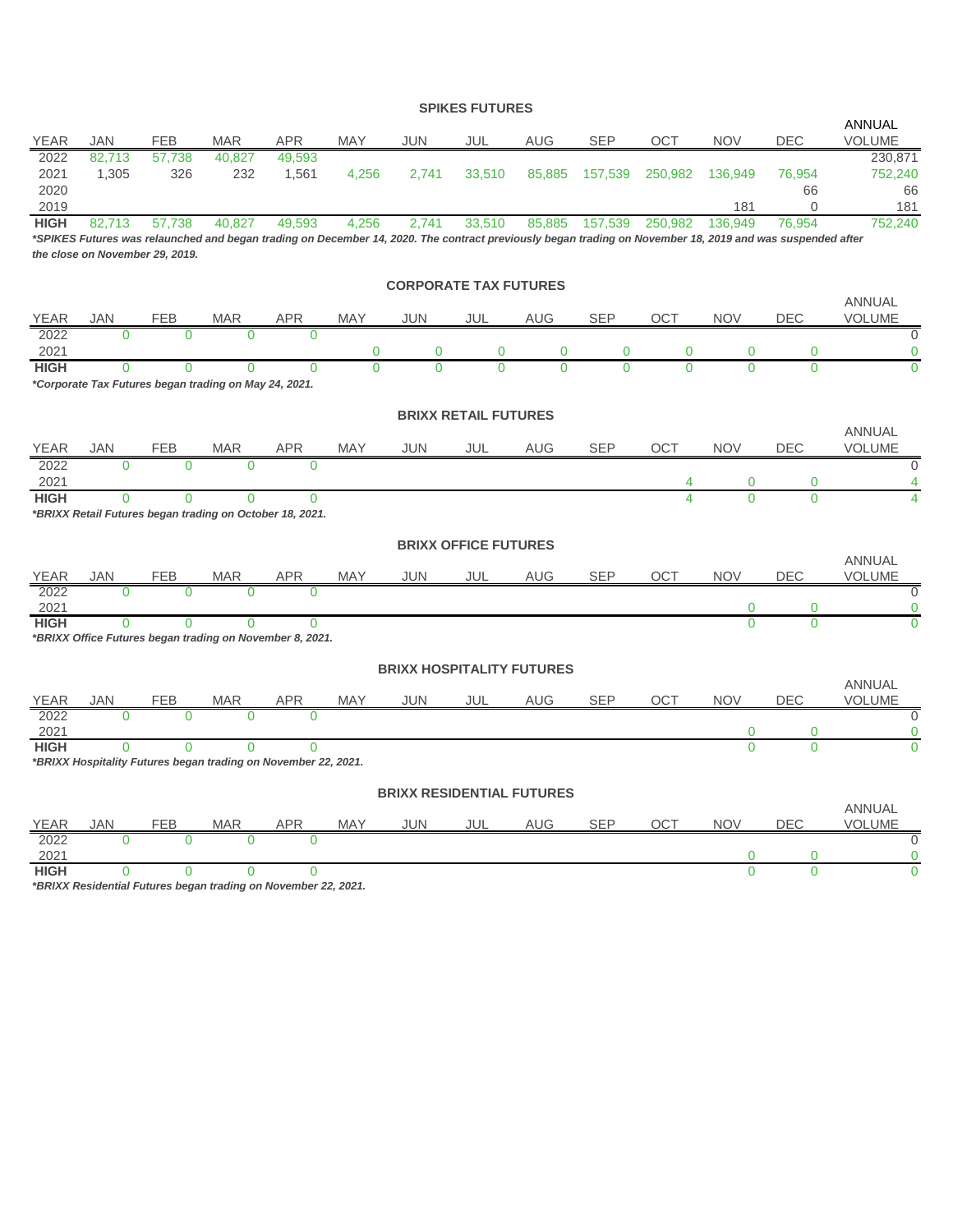#### **CAPITAL GAINS TAX FUTURES**

| <b>YEAR</b> | JAN | FEB | <b>MAR</b>                                                    | APR | <b>MAY</b> | JUN | JUL | AUG | SEP | ОСТ | <b>NOV</b> | DEC | <b>ANNUAL</b><br>VOLUME |
|-------------|-----|-----|---------------------------------------------------------------|-----|------------|-----|-----|-----|-----|-----|------------|-----|-------------------------|
|             |     |     |                                                               |     |            |     |     |     |     |     |            |     |                         |
| 2022        |     |     |                                                               |     |            |     |     |     |     |     |            |     |                         |
| 2021        |     |     |                                                               |     |            |     |     |     |     |     |            |     |                         |
| <b>HIGH</b> |     |     |                                                               |     |            |     |     |     |     |     |            |     |                         |
|             |     |     | *Capital Gains Tax Futures began trading on December 6, 2021. |     |            |     |     |     |     |     |            |     |                         |

**NATIONAL CORN INDEX FUTURES**

|             |                |            |             |            |          |            |          |                |            |             |              |            | <b>ANNUAL</b> |
|-------------|----------------|------------|-------------|------------|----------|------------|----------|----------------|------------|-------------|--------------|------------|---------------|
| <b>YEAR</b> | JAN            | <b>FEB</b> | <b>MAR</b>  | <b>APR</b> | MAY      | <b>JUN</b> | JUL      | AUG            | <b>SEP</b> | OCT         | <b>NOV</b>   | <b>DEC</b> | VOLUME        |
| 2022        | $\mathbf 0$    | $\Omega$   | 0           |            |          |            |          |                |            |             |              |            |               |
| 2021        |                |            |             |            | $\Omega$ | $\Omega$   | 0        | $\Omega$       |            | $\Omega$    | $\Omega$     | $\Omega$   |               |
| 2020        |                |            |             |            |          |            |          |                |            |             |              |            |               |
| 2019        |                |            |             |            |          |            |          |                |            |             |              |            |               |
| 2018        |                |            |             |            |          |            |          |                |            |             |              |            |               |
| 2017        |                |            |             |            |          |            |          |                |            |             |              |            |               |
| 2016        |                |            |             |            |          |            |          |                |            |             |              |            |               |
| 2015        |                |            |             |            |          |            |          |                |            |             |              |            |               |
| 2014        |                |            |             |            |          |            |          |                |            |             |              |            |               |
| 2013        |                |            |             |            |          |            |          |                |            |             |              |            |               |
| 2012        |                |            |             |            |          |            |          |                |            |             |              |            |               |
| 2011        |                |            |             |            |          |            |          |                |            |             |              |            |               |
| 2010        |                |            |             |            |          |            |          |                |            |             |              |            |               |
| 2009        |                |            |             |            |          |            |          |                |            |             |              |            |               |
| 2008        |                |            |             |            |          |            |          |                |            |             |              |            |               |
| 2007        | $\Omega$       |            |             |            |          |            |          | 14             | 8          |             |              |            | 29            |
| 2006        | 408            | 337        | 309         | 92         | 30       | 43         | 19       | 4              | 36         |             |              |            | 1,279         |
| 2005        | 93             | 44         | 16          | 12         | 197      | 0          | $\Omega$ | 108            | 214        | 586         | 1,348        | 1,230      | 3,848         |
| 2004        | 18             | 0          | $\mathbf 0$ | $\Omega$   | 0        | 0          | 0        | $\Omega$       | 0          | $\mathbf 0$ | $\mathbf{0}$ | 98         | 116           |
| 2003        | 343            | 663        | 580         | 653        | 463      | 93         | 69       | 27             | 231        | 412         | 339          | 123        | 3,996         |
| 2002        | $\overline{0}$ | 280        | 257         | 16         | 96       | 89         | 54       | $\overline{2}$ | 2          | 264         | 458          | 735        | 2,253         |
| <b>HIGH</b> | 408            | 663        | 580         | 653        | 463      | 93         | 69       | 108            | 231        | 586         | 1,348        | 1,230      | 3,996         |

*National Corn Index Futures began trading electronically February 15, 2002. Trading suspended July 2004, and began again December 16, 2004.*

#### **NATIONAL SOYBEAN INDEX FUTURES**

|             |          |            |            |            |          |            | __._____ |                |     |          |            |     |                  |
|-------------|----------|------------|------------|------------|----------|------------|----------|----------------|-----|----------|------------|-----|------------------|
| <b>YEAR</b> | JAN      | <b>FEB</b> | <b>MAR</b> | <b>APR</b> | MAY      | <b>JUN</b> | JUL      | AUG            | SEP | OCT      | <b>NOV</b> | DEC | ANNUAL<br>VOLUME |
| 2022        | 0        | 0          | 0          | $\Omega$   |          |            |          |                |     |          |            |     |                  |
| 2021        |          |            |            |            | $\Omega$ | U          | $\Omega$ | $\Omega$       |     | $\Omega$ | $\Omega$   | ∩   |                  |
| 2020        |          |            |            |            | 0        |            |          |                |     |          |            |     |                  |
| 2019        |          |            |            |            | N        |            |          |                |     |          |            |     |                  |
| 2018        |          |            |            |            | 0        |            |          |                |     |          |            |     |                  |
| 2017        |          |            |            |            |          |            |          |                |     |          |            |     |                  |
| 2016        |          |            |            |            |          |            |          |                |     |          |            |     |                  |
| 2015        |          |            |            |            |          |            |          |                |     |          |            |     |                  |
| 2014        | 0        |            |            |            | Ω        |            |          |                |     |          |            |     |                  |
| 2013        |          |            |            |            |          |            |          |                |     |          |            |     |                  |
| 2012        |          |            |            |            | O        |            |          |                |     |          |            |     |                  |
| 2011        |          |            |            |            |          |            |          |                |     |          |            |     |                  |
| 2010        |          |            |            |            | 0        |            |          |                |     |          |            |     |                  |
| 2009        |          |            |            |            | N        |            |          |                |     |          |            |     |                  |
| 2008        |          |            |            |            | 0        |            |          |                |     |          |            |     |                  |
| 2007        |          |            |            |            | Ω        |            |          |                | 16  | 20       | 16         |     | 52               |
| 2006        |          |            |            |            |          |            |          |                |     |          | $\Omega$   |     |                  |
| 2005        |          |            |            |            | O        |            |          |                |     |          |            |     |                  |
| 2004        |          |            |            |            |          |            |          |                |     |          |            |     |                  |
| 2003        |          |            | 0          |            |          |            |          |                |     |          |            |     | 0                |
| 2002        | 0        | 50         | 22         |            |          | 0          |          |                |     |          |            | N   | 79               |
| <b>HIGH</b> | $\Omega$ | 50         | 22         |            |          | 0          | 2        | $\overline{2}$ | 16  | 20       | 16         | 0   | 79               |

*National Soybean Index Futures began trading February 15, 2002. Trading was suspended July 2004, and began again December 16, 2004.*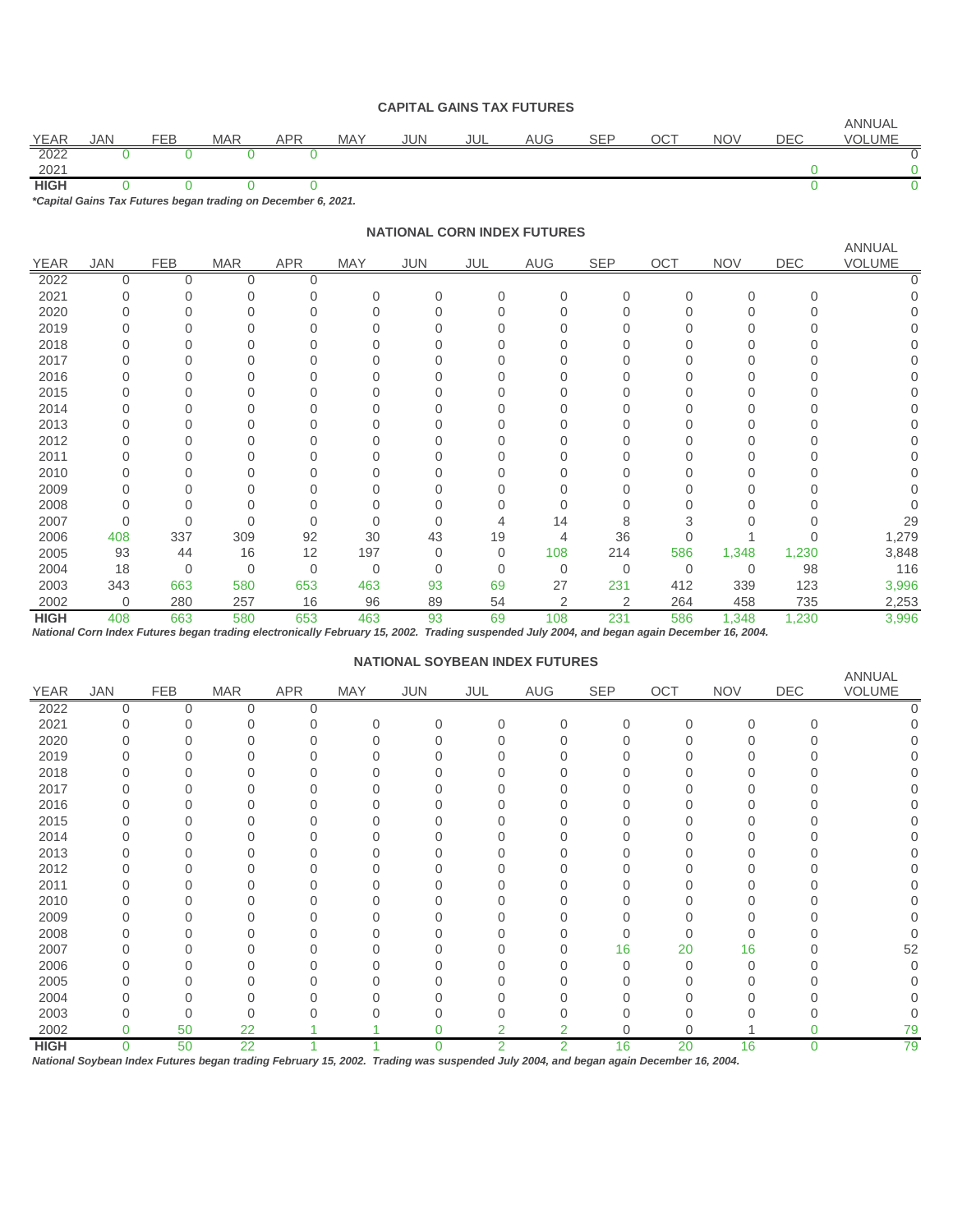## **HARD RED WINTER WHEAT INDEX FUTURES**

|             |              |             |                |            | 11112       |             |          |            | ----       |        |            |            | <b>ANNUAL</b> |
|-------------|--------------|-------------|----------------|------------|-------------|-------------|----------|------------|------------|--------|------------|------------|---------------|
| <b>YEAR</b> | <b>JAN</b>   | <b>FEB</b>  | <b>MAR</b>     | <b>APR</b> | <b>MAY</b>  | <b>JUN</b>  | JUL      | <b>AUG</b> | <b>SEP</b> | OCT    | <b>NOV</b> | <b>DEC</b> | <b>VOLUME</b> |
| 2022        | 0            | Ω           | 0              |            |             |             |          |            |            |        |            |            |               |
| 2021        |              |             |                |            |             | 0           | $\Omega$ | 0          | Λ          | $\cap$ | $\Omega$   |            |               |
| 2020        |              |             |                |            |             |             |          |            |            |        |            |            |               |
| 2019        |              |             |                |            |             |             |          |            |            |        |            |            |               |
| 2018        |              |             |                |            |             |             |          |            |            |        |            |            |               |
| 2017        |              |             |                |            |             |             |          |            |            |        |            |            |               |
| 2016        |              |             |                |            |             |             |          |            |            |        |            |            |               |
| 2015        |              |             |                |            |             |             |          |            |            |        |            |            |               |
| 2014        |              |             |                |            |             |             |          |            |            |        |            |            |               |
| 2013        |              |             |                |            |             |             |          |            |            |        |            |            |               |
| 2012        |              |             |                |            |             |             |          |            |            |        |            |            |               |
| 2011        | 0            |             |                |            |             |             |          |            |            |        |            |            |               |
| 2010        | $\Omega$     |             |                |            |             |             |          |            |            |        |            |            |               |
| 2009        | 25           | 5           | 0              | 127        |             |             |          |            |            |        |            |            | 157           |
| 2008        | $\Omega$     |             |                |            |             |             |          |            |            | 25     |            |            | 25            |
| 2007        | <sup>0</sup> |             |                |            |             |             |          | n          |            |        |            |            |               |
| 2006        | 0            |             |                |            |             | 10          |          |            |            |        |            |            | 18            |
| 2005        | 30           |             |                |            | 171         | 183         |          | 23         | 10         |        |            |            | 427           |
| 2004        | 1,291        | 1,005       | 201            | 10         | $\mathbf 0$ | $\mathbf 0$ |          | 0          |            |        |            | 14         | 2,521         |
| 2003        | $\mathbf 0$  | $\mathbf 0$ | $\overline{0}$ | 0          | 279         | 371         | 1,023    | 2,136      | 1,351      | 4,359  | 3,693      | 3,323      | 16,535        |
| <b>HIGH</b> | 1,291        | 1,005       | 201            | 127        | 279         | 371         | 1,023    | 2,136      | 1,351      | 4,359  | 3,693      | 3,323      | 16,535        |

*Hard Winter Wheat Index Futures began trading February 15, 2002. Trading was suspended July 2004, and began again December 16, 2004.*

| <b>HARD RED SPRING WHEAT INDEX FUTURES</b> |
|--------------------------------------------|
|--------------------------------------------|

| <b>YEAR</b> | <b>JAN</b>  | <b>FEB</b>  | <b>MAR</b> | APR | MAY | JUN            | JUL      | AUG            | SEP | OCT      | <b>NOV</b> | DEC | VOLUME       |
|-------------|-------------|-------------|------------|-----|-----|----------------|----------|----------------|-----|----------|------------|-----|--------------|
| 2022        |             |             |            |     |     |                |          |                |     |          |            |     |              |
| 2021        |             |             |            |     |     |                | $\Omega$ | $\Omega$       |     | $\Omega$ |            |     | <sup>n</sup> |
| 2020        |             |             |            |     |     |                |          |                |     |          |            |     |              |
| 2019        |             |             |            |     |     |                |          |                |     |          |            |     |              |
| 2018        |             |             |            |     |     |                |          |                |     |          |            |     |              |
| 2017        |             |             |            |     |     |                |          |                |     |          |            |     |              |
| 2016        |             |             |            |     |     |                |          |                |     |          |            |     |              |
| 2015        |             |             |            |     |     |                |          |                |     |          |            |     |              |
| 2014        |             |             |            |     |     |                |          |                |     |          |            |     |              |
| 2013        |             |             |            |     |     |                |          |                |     |          |            |     |              |
| 2012        |             |             |            |     |     |                |          |                |     |          |            |     |              |
| 2011        |             |             |            |     |     |                |          |                |     |          |            |     |              |
| 2010        |             |             |            |     |     |                |          |                |     |          |            |     |              |
| 2009        |             |             |            |     |     |                |          |                |     |          |            |     |              |
| 2008        |             |             |            |     |     |                |          |                |     |          |            |     |              |
| 2007        |             |             |            |     |     |                |          |                |     | 29       | 23         |     | 54           |
| 2006        |             |             |            |     |     |                |          |                |     | $\Omega$ |            |     |              |
| 2005        | 236         | 281         | 62         | 15  | 26  | 22             |          |                |     |          |            |     | 647          |
| 2004        | $\mathbf 0$ | $\mathbf 0$ | 0          | 0   | 0   | $\overline{0}$ |          | 0              | 0   | $\Omega$ | $\Omega$   | 56  | 56           |
| <b>HIGH</b> | 236         | 281         | 62         | 15  | 26  | 22             |          | $\overline{2}$ | 2   | 29       | 23         | 56  | 647          |

*Hard Red Spring Wheat Index began trading December 16, 2004.*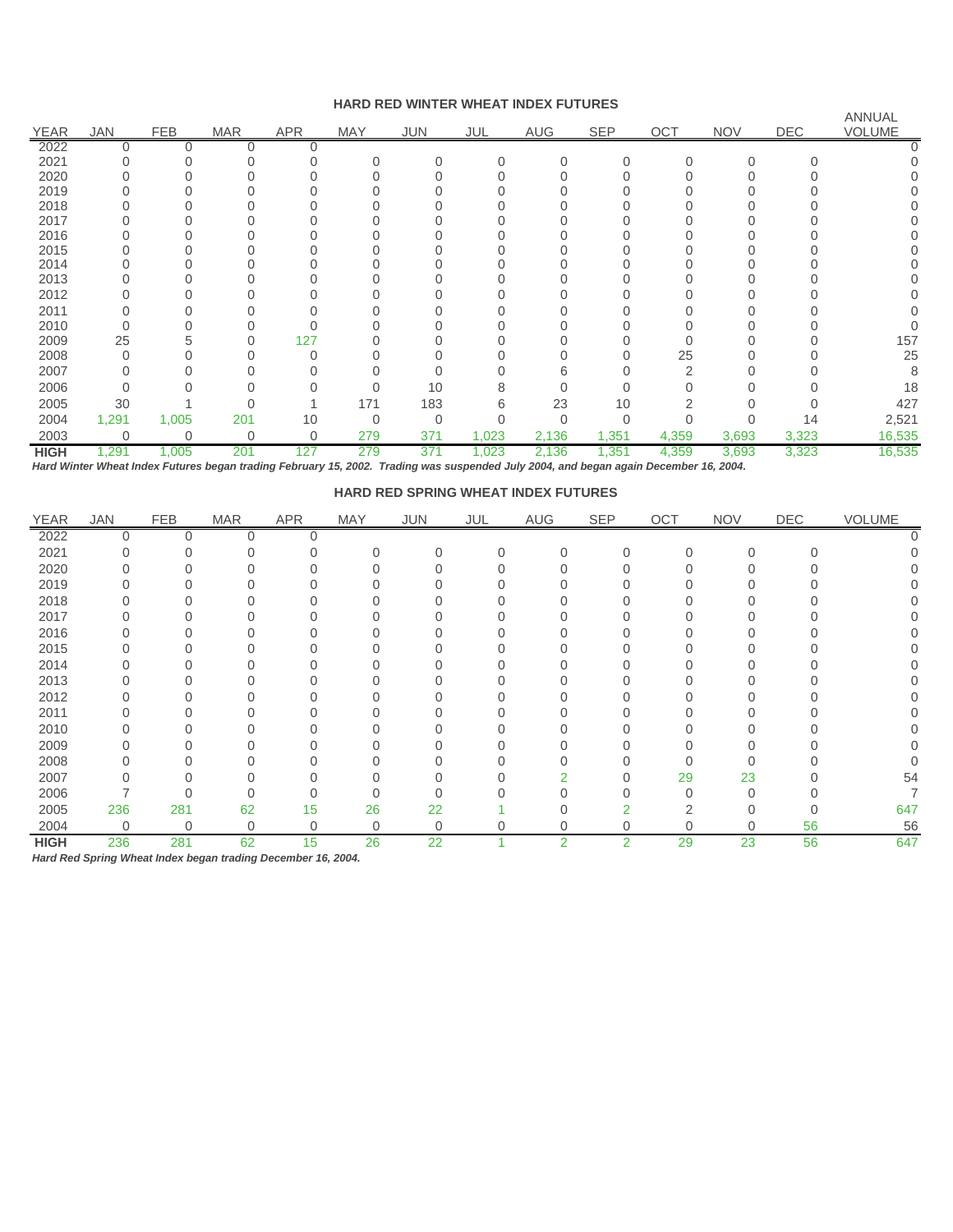#### **SOFT RED WINTER WHEAT INDEX FUTURES**

|             |            |            |            |            |            |              |          |              |     |          |            |     | ANNUAL       |
|-------------|------------|------------|------------|------------|------------|--------------|----------|--------------|-----|----------|------------|-----|--------------|
| <b>YEAR</b> | <b>JAN</b> | <b>FEB</b> | <b>MAR</b> | <b>APR</b> | <b>MAY</b> | JUN          | JUL      | AUG          | SEP | OCT      | <b>NOV</b> | DEC | VOLUME       |
| 2022        |            |            |            |            |            |              |          |              |     |          |            |     |              |
| 2021        |            |            |            |            | 0          | $\Omega$     | $\Omega$ | $\mathbf{0}$ |     | $\Omega$ | 0          |     |              |
| 2020        |            |            |            |            |            |              |          |              |     |          |            |     |              |
| 2019        |            |            |            |            |            |              |          |              |     |          |            |     | $\cup$       |
| 2018        |            |            |            |            |            |              |          |              |     |          |            |     |              |
| 2017        |            |            |            |            |            |              |          |              |     |          |            |     |              |
| 2016        |            |            |            |            |            |              |          |              |     |          |            |     | <sup>n</sup> |
| 2015        |            |            |            |            |            |              |          |              |     |          |            |     |              |
| 2014        |            |            |            |            |            |              |          |              |     |          |            |     |              |
| 2013        |            |            |            |            |            |              |          |              |     |          |            |     |              |
| 2012        |            |            |            |            |            | <sup>0</sup> |          |              |     |          |            |     |              |
| 2011        |            |            |            |            |            |              |          |              |     |          |            |     |              |
| 2010        | 372        | 1,122      | 543        | 358        | 443        | 141          |          |              |     |          |            |     | 2,979        |
| 2009        |            | 5          | 0          | $\Omega$   | 10         | 10           |          | $\Omega$     | 120 | 5,990    | 2,092      | 427 | 8,654        |
| 2008        |            |            |            |            | 0          | ∩            |          |              |     |          |            |     |              |
| 2007        |            |            |            |            | ი          |              |          |              |     |          |            |     |              |
| 2006        |            | $\Omega$   |            |            | U          | $\Omega$     |          |              |     |          |            |     |              |
| 2005        | 125        | 39         | 40         |            | 38         |              |          |              |     |          |            |     | 250          |
| 2004        | 0          | 0          | 0          |            | 0          | 0            |          |              | ი   | $\Omega$ | Ω          | 69  | 69           |
| <b>HIGH</b> | 372        | 1,122      | 543        | 358        | 443        | 141          | 0        | $\Omega$     | 120 | 5,990    | 2,092      | 427 | 8,654        |

*Soft Red Winter Wheat Index began trading December 16, 2004.*

# **HARD RED SPRING WHEAT CALENDAR SPREAD OPTIONS**

| <b>YEAR</b> | <b>JAN</b> | <b>FEB</b> | <b>MAR</b> | <b>APR</b> | <b>MAY</b> | <b>JUN</b> | <b>JUL</b> | <b>AUG</b> | <b>SEP</b> | <b>OCT</b> | <b>NOV</b> | <b>DEC</b> | <b>ANNUAL</b><br><b>VOLUME</b> |
|-------------|------------|------------|------------|------------|------------|------------|------------|------------|------------|------------|------------|------------|--------------------------------|
| 2022        |            |            |            |            |            |            |            |            |            |            |            |            |                                |
| 2021        |            |            |            |            |            |            |            |            |            |            |            |            |                                |
| 2020        |            |            |            |            |            |            |            |            |            |            |            |            |                                |
| 2019        |            |            |            |            |            |            |            |            |            |            |            |            |                                |
| 2018        |            |            |            |            |            |            |            |            |            |            |            |            |                                |
| 2017        |            |            |            |            |            |            |            |            |            |            |            |            |                                |
| 2016        | 100        |            |            |            |            |            |            |            |            |            |            |            | 100                            |
| 2015        |            | 51         |            | 50         |            |            |            | 100        | 100        |            |            |            | 301                            |
| <b>HIGH</b> | 100        | 51         |            | 50         |            |            |            | 100        | 100        |            |            |            | 301                            |

*Hard Red Spring Wheat Calendar Spread Options began trading February 2, 2015.*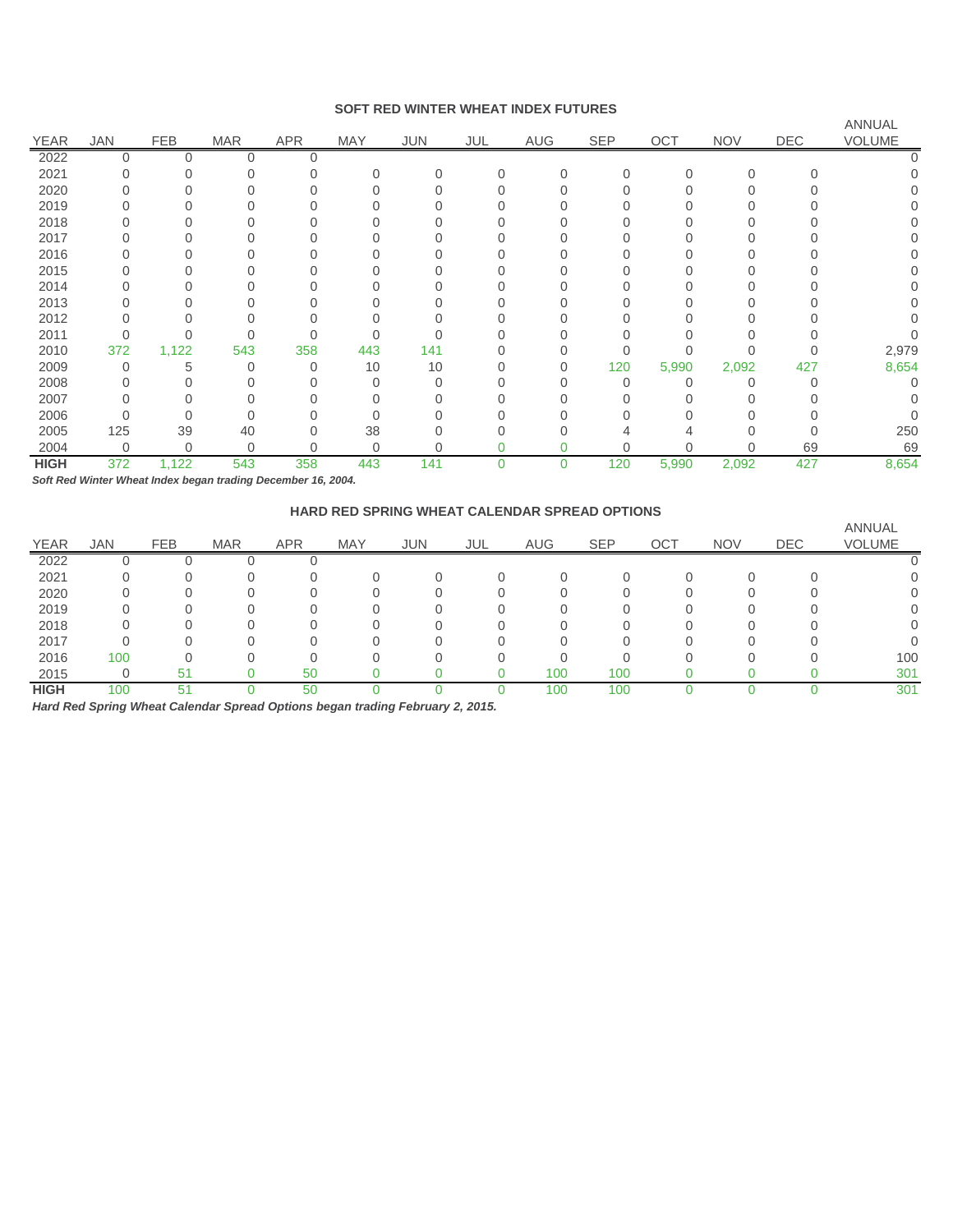#### **HARD RED SPRING WHEAT OPTIONS**

| <b>YEAR</b>  | <b>JAN</b> | <b>FEB</b> | <b>MAR</b> | <b>APR</b> | <b>MAY</b> | JUN        | JUL        | AUG          | <b>SEP</b> | <b>OCT</b> | <b>NOV</b> | <b>DEC</b> | <b>ANNUAL</b><br><b>VOLUME</b> |
|--------------|------------|------------|------------|------------|------------|------------|------------|--------------|------------|------------|------------|------------|--------------------------------|
| 2022         | 8,489      | 8,541      | 4,590      | 3,477      |            |            |            |              |            |            |            |            | 25,097                         |
| 2021         | 4,272      | 3,127      | 6,859      | 9,732      | 8,232      | 19,186     | 15,445     | 11,033       | 9,764      | 15,180     | 13,554     | 6,695      | 123,079                        |
| 2020         | 4,542      | 2,402      | 2,947      | 2,796      | 2,225      | 3,604      | 2,074      | 2,658        | 2,601      | 2,853      | 2,605      | 4,199      | 35,506                         |
| 2019         | 2,949      | 3,664      | 2,840      | 3,131      | 4,798      | 3,876      | 2,712      | 4,388        | 8,112      | 3,176      | 3,080      | 3,453      | 46,179                         |
| 2018         | 3,643      | 3,872      | 4,172      | 7,400      | 7,602      | 5,393      | 7,525      | 6,346        | 2,966      | 2,991      | 5,820      | 1,997      | 59,727                         |
| 2017         | 7,253      | 4,382      | 5,166      | 4,320      | 4,392      | 26,146     | 24,209     | 25,226       | 9,223      | 3,662      | 6,307      | 1,398      | 121,684                        |
| 2016         | 788        | 2,184      | 1,709      | 1,959      | 1,189      | 2,396      | 2,024      | 1,498        | 849        | 1,857      | 3,572      | 2,404      | 22,429                         |
| 2015         | 1,832      | 774        | 942        | 2,033      | 1,322      | 3,361      | 3,778      | 4,594        | 2,328      | 2,001      | 1,412      | 1,823      | 26,200                         |
| 2014         | 2,922      | 2,452      | 1,747      | 1,700      | 2,656      | 2,323      | 3,378      | 2,661        | 1,816      | 760        | 818        | 894        | 24,127                         |
| 2013         | 1,350      | 1,110      | 696        | 830        | 1,457      | 1,173      | 1,468      | 2,346        | 2,589      | 2,001      | 1,302      | 2,649      | 18,971                         |
| 2012         | 2,098      | 2,093      | 937        | 716        | 2,346      | 1,819      | 1,838      | 1,060        | 1,018      | 424        | 920        | 888        | 16,157                         |
| 2011         | 1,790      | 5,056      | 4,462      | 6,471      | 1,731      | 4,990      | 3,628      | 4,107        | 4,348      | 3,609      | 2,949      | 174        | 43,315                         |
| 2010         | 1,532      | 2,956      | 1,885      | 2,572      | 2,361      | 3,463      | 2,189      | 3,658        | 1,809      | 2,003      | 4,764      | 3,247      | 32,439                         |
| 2009         | 787        | 2,231      | 806        | 1,808      | 2,630      | 3,614      | 1,782      | 3,136        | 3,058      | 1,622      | 2,591      | 872        | 24,937                         |
| 2008         | 10,885     | 14,554     | 1,906      | 3,324      | 1,897      | 3,587      | 3,373      | 2,326        | 2,706      | 1,576      | 468        | 1,333      | 47,935                         |
| 2007         | 1,936      | 2,015      | 3,037      | 4,280      | 2,201      | 2,493      | 2,003      | 3,240        | 3,956      | 3,689      | 2,164      | 3,340      | 34,354                         |
| 2006         | 1,236      | 1,889      | 3,757      | 3,356      | 5,958      | 3,518      | 6,655      | 3,105        | 3,227      | 3,466      | 3,584      | 717        | 40,468                         |
| 2005         | 2,239      | 2,293      | 1,639      | 2,327      | 2,396      | 2,724      | 1,270      | 3,649        | 1,764      | 1,484      | 3,754      | 1,712      | 27,251                         |
| 2004         | 3,306      | 3,242      | 3,607      | 2,473      | 3,353      | 1,545      | 2,229      | 3,298        | 3,304      | 2,595      | 3,569      | 1,694      | 34,215                         |
| 2003         | 4,038      | 2,982      | 1,784      | 1,633      | 3,325      | 3,245      | 2,870      | 5,556        | 4,520      | 3,069      | 5,444      | 1,298      | 39,764                         |
| 2002         | 1,715      | 3,109      | 2,349      | 2,961      | 1,895      | 3,418      | 9,890      | 5,046        | 11,357     | 6,622      | 6,925      | 5,799      | 61,086                         |
| 2001         | 1,773      | 2,927      | 2,221      | 7,639      | 1,040      | 4,504      | 1,612      | 1,729        | 911        | 1,008      | 890        | 2,858      | 29,112                         |
| 2000         | 3,390      | 3,421      | 4,101      | 2,805      | 4,524      | 4,046      | 3,727      | 4,560        | 4,171      | 2,669      | 2,018      | 2,009      | 41,441                         |
| 1999         | 3,020      | 3,849      | 3,303      | 2,066      | 3,031      | 7,316      | 5,835      | 8,440        | 8,731      | 3,051      | 2,162      | 2,442      | 53,246                         |
| 1998         | 3,297      | 2,033      | 1,902      | 3,563      | 2,667      | 3,312      | 5,366      | 5,304        | 4,311      | 5,006      | 2,606      | 2,335      | 41,702                         |
| 1997         | 2,639      | 1,543      | 3,041      | 5,295      | 4,061      | 3,176      | 5,292      | 3,263        | 1,771      | 4,909      | 3,091      | 2,302      | 40,383                         |
| 1996         | 1,319      | 1,929      | 1,677      | 2,467      | 1,809      | 1,684      | 2,170      | 1,650        | 1,463      | 1,392      | 1,589      | 1,977      | 21,126                         |
| 1995         | 2,536      | 1,782      | 1,340      | 1,859      | 3,831      | 3,743      | 5,391      | 2,949        | 874        | 1,027      | 803        | 758        | 26,893                         |
| 1994         | 4,596      | 2,328      | 853        | 1,698      | 2,373      | 1,125      | 1,563      | 2,312        | 2,469      | 3,454      | 1,973      | 1,667      | 26,411                         |
| 1993         | 1,908      | 2,062      | 631        | 1,455      | 545        | 925        | 1,694      | 1,154        | 1,507      | 3,886      | 6,145      | 5,910      | 27,822                         |
| 1992         | 1,368      | 542        | 692        | 515        | 503        | 3,068      | 1,212      | 1,824        | 1,264      | 649        | 1,067      | 852        | 13,556                         |
| 1991         | 269        | 235        | 374        | 549        | 257        | 360        | 445        | 479          | 420        | 697        | 553        | 494        | 5,132                          |
| 1990<br>1989 | 75<br>99   | 75<br>89   | 197<br>172 | 149<br>353 | 260<br>332 | 188<br>137 | 482<br>209 | 1,527<br>248 | 386<br>233 | 578<br>144 | 522<br>40  | 112        | 4,551<br>2,104                 |
| 1988         | 195        | 44         | 75         | 223        | 337        | 388        | 185        | 220          | 65         | 9          | 72         | 48<br>34   | 1,847                          |
| 1987         | 52         | 104        | 85         | 135        | 254        | 208        | 70         | 108          | 80         | 81         | 29         | 23         | 1,229                          |
| 1986         | 849        | 438        | 339        | 185        | 165        | 178        | 274        | 167          | 437        | 147        | 69         | 11         | 3,259                          |
| 1985         | 356        | 249        | 287        | 205        | 309        | 183        | 610        | 676          | 809        | 642        | 802        | 276        | 5,404                          |
| 1984         | $\Omega$   | $\Omega$   | $\Omega$   | $\Omega$   | $\Omega$   | $\Omega$   | $\Omega$   | $\Omega$     | $\Omega$   | 112        | 278        | 234        | 624                            |
| <b>HIGH</b>  | 10,885     | 14,554     | 6,859      | 9,732      | 8,232      | 26,146     | 24,209     | 25,226       | 11,357     | 15,180     | 13,554     | 6,695      | 123,079                        |

*American Hard Red Spring Wheat Options began trading October 30, 1984.*

*American Hard Red Spring Wheat Options began trading electronically December 16, 2004.*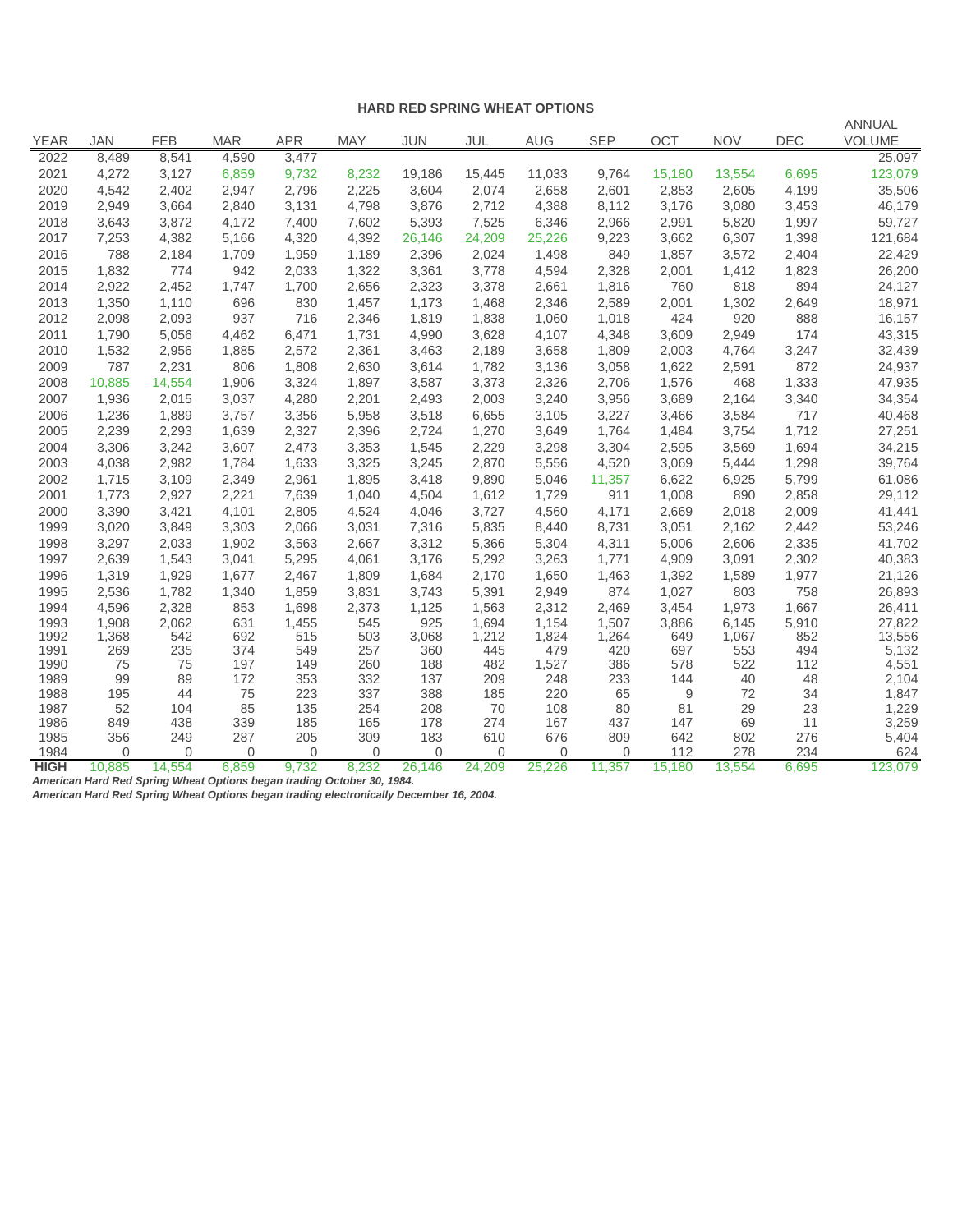#### **NATIONAL CORN INDEX OPTIONS**

|             |          |            |            |             |            |            |             |            |             |          |            |            | ANNUAL |
|-------------|----------|------------|------------|-------------|------------|------------|-------------|------------|-------------|----------|------------|------------|--------|
| <b>YEAR</b> | JAN      | <b>FEB</b> | <b>MAR</b> | <b>APR</b>  | <b>MAY</b> | <b>JUN</b> | JUL         | <b>AUG</b> | <b>SEP</b>  | OCT      | <b>NOV</b> | <b>DEC</b> | VOLUME |
| 2022        |          |            |            |             |            |            |             |            |             |          |            |            |        |
| 2021        |          |            |            |             |            |            | $\Omega$    | $\Omega$   |             | $\Omega$ | $\Omega$   |            |        |
| 2020        |          |            |            |             |            |            |             |            |             |          |            |            |        |
| 2019        |          |            |            |             |            |            |             |            |             |          |            |            |        |
| 2018        |          |            |            |             |            |            |             |            |             |          |            |            |        |
| 2017        |          |            |            |             |            |            |             |            |             |          |            |            |        |
| 2016        |          |            |            |             |            |            |             |            |             |          |            |            |        |
| 2015        |          |            |            |             |            |            |             |            |             |          |            |            |        |
| 2014        |          |            |            |             |            |            |             |            |             |          |            |            |        |
| 2013        |          |            |            |             |            |            |             |            |             |          |            |            |        |
| 2012        |          |            |            |             |            |            |             |            |             |          |            |            |        |
| 2011        |          |            |            |             |            |            |             |            |             |          |            |            |        |
| 2010        |          |            |            |             |            |            |             |            |             |          |            |            |        |
| 2009        |          |            |            |             |            |            |             |            |             |          |            |            |        |
| 2008        |          |            |            |             |            |            |             |            |             |          |            |            |        |
| 2007        |          |            |            |             |            |            |             |            |             |          |            |            |        |
| 2006        |          |            |            | 6           | 8          |            |             |            |             |          |            |            | 23     |
| 2005        |          |            |            | 376         | 828        |            |             | $\Omega$   | 1,034       | 295      | 125        | 39         | 2,697  |
| 2004        | 18       |            |            | $\Omega$    | 0          |            |             |            | 0           | $\Omega$ |            |            | 18     |
| 2003        | $\Omega$ | 149        | 142        | 177         | 59         | 50         | 146         | 112        | 299         | 33       | 5          |            | 1,174  |
| 2002        | 0        |            | 0          | $\mathbf 0$ | 0          | 3          | $\mathbf 0$ | $\Omega$   | $\mathbf 0$ | $\Omega$ | 4          | 126        | 140    |
| <b>HIGH</b> | 18       | 149        | 142        | 376         | 828        | 50         | 146         | 112        | 1,034       | 295      | 125        | 126        | 2,697  |

*National Corn Index Options began trading electronically February 15, 2002. Trading was suspended in July 2004, and began again December 16, 2004. National Corn Index Options began trading by open outcry November 4, 2005.*

| <b>NATIONAL SOYBEAN INDEX OPTIONS</b> |  |
|---------------------------------------|--|
|                                       |  |

|             |            |            |            |             |     |          |          |                |            |             |            |             | ANNUAL |
|-------------|------------|------------|------------|-------------|-----|----------|----------|----------------|------------|-------------|------------|-------------|--------|
| <b>YEAR</b> | <b>JAN</b> | <b>FEB</b> | <b>MAR</b> | <b>APR</b>  | MAY | JUN      | JUL      | AUG            | <b>SEP</b> | OCT         | <b>NOV</b> | DEC         | VOLUME |
| 2022        | 0          | $\Omega$   | 0          | $\mathbf 0$ |     |          |          |                |            |             |            |             |        |
| 2021        | ∩          |            |            |             | 0   | $\Omega$ | $\Omega$ | $\overline{0}$ | $\Omega$   | $\mathbf 0$ | $\Omega$   | $\Omega$    |        |
| 2020        |            |            |            |             |     |          |          |                | N          | $\Omega$    | 0          |             |        |
| 2019        |            |            |            |             |     |          |          |                |            | ∩           |            |             |        |
| 2018        |            |            |            |             |     |          |          |                |            | 0           | ი          |             |        |
| 2017        |            |            |            |             |     |          |          |                |            |             | Ω          |             |        |
| 2016        |            |            |            |             |     |          |          |                |            | 0           |            |             |        |
| 2015        |            |            |            |             |     |          |          |                |            |             | U          |             |        |
| 2014        |            |            |            |             |     |          |          |                |            | 0           | ი          |             |        |
| 2013        |            |            |            |             |     |          |          |                |            |             | U          |             |        |
| 2012        |            |            |            |             |     |          |          |                |            | 0           | U          |             |        |
| 2011        |            |            |            |             |     |          |          |                |            | ∩           |            |             |        |
| 2010        |            |            |            |             |     |          |          |                |            | ∩           |            |             |        |
| 2009        |            |            |            |             |     |          |          |                |            | 0           | ი          |             |        |
| 2008        |            |            |            |             |     |          |          |                |            |             | 0          |             |        |
| 2007        |            |            |            |             |     |          |          |                |            | 0           | Ω          |             |        |
| 2006        |            |            |            |             |     |          |          |                |            |             |            |             |        |
| 2005        |            |            |            |             |     |          |          |                |            | $\Omega$    | ი          |             |        |
| 2004        |            |            |            |             |     |          |          |                |            |             |            |             |        |
| 2003        |            |            |            |             |     |          | ∩        | Ω              | N          | $\Omega$    | 0          |             |        |
| 2002        | 0          | 0          | 0          |             |     | 0        |          | 0              | 0          | 0           | 0          | 0           |        |
| <b>HIGH</b> | 0          | $\Omega$   | $\Omega$   | 0           |     | $\Omega$ | 0        | $\Omega$       | 0          | 0           | $\Omega$   | $\mathbf 0$ | 0      |

*National Soybean Index Options began trading February 15, 2002. Trading was suspended in July 2004, and began again December 16, 2004.*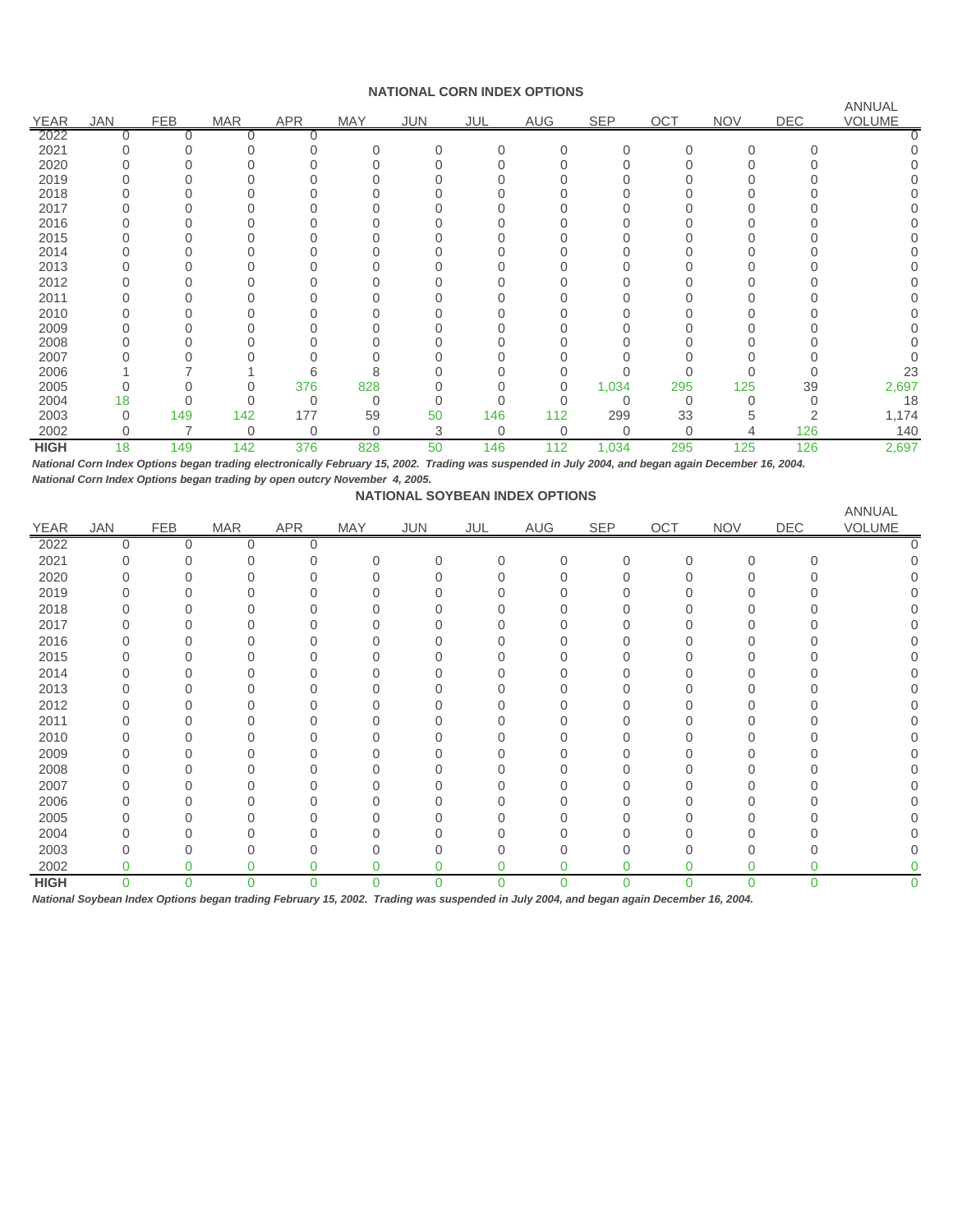#### **HARD RED WINTER WHEAT INDEX OPTIONS**

|             |            |             |            |              |            |            |          |          |            |       |            |            | <b>ANNUAL</b> |
|-------------|------------|-------------|------------|--------------|------------|------------|----------|----------|------------|-------|------------|------------|---------------|
| <b>YEAR</b> | <b>JAN</b> | <b>FEB</b>  | <b>MAR</b> | <b>APR</b>   | <b>MAY</b> | <b>JUN</b> | JUL      | AUG      | <b>SEP</b> | OCT   | <b>NOV</b> | <b>DEC</b> | <b>VOLUME</b> |
| 2022        | 0          | 0           | 0          | 0            |            |            |          |          |            |       |            |            |               |
| 2021        |            |             |            |              | 0          | 0          | $\Omega$ | $\Omega$ | ∩          | 0     |            |            |               |
| 2020        |            |             |            |              | U          | $\Omega$   |          |          |            |       |            |            |               |
| 2019        |            |             |            |              |            |            |          |          |            |       |            |            |               |
| 2018        |            |             |            |              |            |            |          |          |            |       |            |            |               |
| 2017        |            |             |            |              |            |            |          |          |            |       |            |            |               |
| 2016        |            |             |            |              |            |            |          |          |            |       |            |            |               |
| 2015        |            |             |            |              |            |            |          |          |            |       |            |            |               |
| 2014        |            |             |            |              |            | O          |          |          |            |       |            |            |               |
| 2013        |            |             |            |              |            |            |          |          |            |       |            |            |               |
| 2012        |            |             |            |              |            |            |          |          |            |       |            |            |               |
| 2011        |            |             |            |              |            |            |          |          |            |       |            |            |               |
| 2010        |            |             |            |              |            |            |          |          |            |       |            |            |               |
| 2009        |            |             |            |              |            |            |          |          |            |       |            |            |               |
| 2008        |            |             |            |              |            |            |          |          |            |       |            |            |               |
| 2007        |            |             |            |              |            |            |          |          |            |       |            |            |               |
| 2006        |            |             |            |              |            |            |          |          |            |       |            |            |               |
| 2005        | 352        | 5           | 0          | 325          | 1,064      | 0          |          |          |            |       |            |            | 1,746         |
| 2004        | 385        | 20          | 10         | $\Omega$     | 0          | $\Omega$   |          | Ω        |            |       |            |            | 416           |
| 2003        | 0          | $\mathbf 0$ | 0          | $\mathbf{0}$ | 479        | 279        | 192      | 569      | 244        | 2,183 | 1,293      | 534        | 5,773         |
| <b>HIGH</b> | 385        | 20          | 10         | 325          | 1,064      | 279        | 192      | 569      | 244        | 2,183 | 1,293      | 534        | 5,773         |

*Hard Winter Wheat Index Options began trading May 9, 2003. Trading was suspended July 2004, and began again December 16, 2004.*

### **HARD RED SPRING WHEAT INDEX OPTIONS**

|             |             |             |            |            |             |          |          |          |     |             |            |     | ANNUAL        |
|-------------|-------------|-------------|------------|------------|-------------|----------|----------|----------|-----|-------------|------------|-----|---------------|
| <b>YEAR</b> | <b>JAN</b>  | <b>FEB</b>  | <b>MAR</b> | <b>APR</b> | <b>MAY</b>  | JUN      | JUL      | AUG      | SEP | OCT         | <b>NOV</b> | DEC | <b>VOLUME</b> |
| 2022        | 0           | $\Omega$    | 0          | $\Omega$   |             |          |          |          |     |             |            |     |               |
| 2021        |             | 0           | 0          |            | 0           | $\Omega$ | $\Omega$ | $\Omega$ |     | $\Omega$    | Ω          |     |               |
| 2020        |             |             |            |            |             |          |          |          |     |             |            |     |               |
| 2019        |             | $\Omega$    |            |            | 0           |          |          |          |     |             |            |     |               |
| 2018        |             | $\Omega$    |            |            |             |          |          |          |     |             |            |     |               |
| 2017        |             |             |            |            |             |          |          |          |     |             |            |     |               |
| 2016        |             | $\Omega$    |            |            |             |          |          |          |     |             |            |     |               |
| 2015        |             | 0           |            |            |             |          |          |          |     |             |            |     |               |
| 2014        |             |             |            |            |             |          |          |          |     |             |            |     |               |
| 2013        |             | O           |            |            |             |          |          |          |     |             |            |     | <sup>n</sup>  |
| 2012        |             | 0           |            |            |             |          |          |          |     |             |            |     |               |
| 2011        |             |             |            |            |             |          |          |          |     |             |            |     |               |
| 2010        |             |             |            |            |             |          |          |          |     |             |            |     | <sup>n</sup>  |
| 2009        |             | $\Omega$    |            |            | 0           |          |          |          |     |             |            |     |               |
| 2008        |             | 0           | 0          |            |             |          |          |          |     |             |            |     |               |
| 2007        |             |             |            |            |             |          |          |          |     |             |            |     |               |
| 2006        |             | $\Omega$    | 0          |            | 0           |          |          |          |     |             |            |     |               |
| 2005        | 242         | 10          | 10         | $\Omega$   | 120         | U        |          |          | 45  | 20          |            |     | 447           |
| 2004        | $\mathbf 0$ | $\mathbf 0$ | 0          | 0          | $\mathbf 0$ | 0        |          |          | 0   | $\mathbf 0$ | 0          | 30  | 30            |
| <b>HIGH</b> | 242         | 10          | 10         | $\Omega$   | 120         | 0        | 0        | $\Omega$ | 45  | 20          | $\Omega$   | 30  | 447           |

*Hard Red Spring Wheat Index Options began trading December 16, 2004.*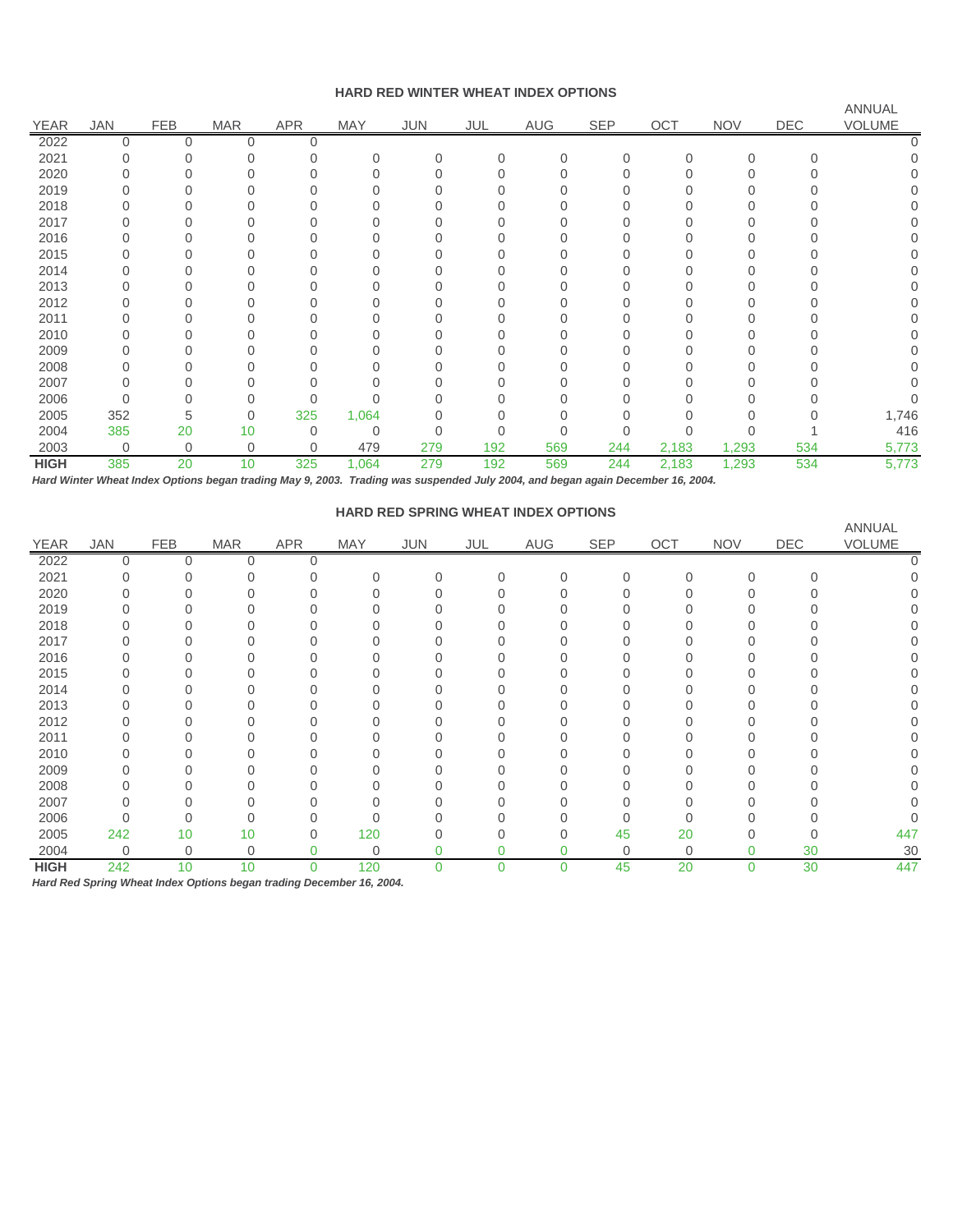#### **SOFT RED WINTER WHEAT INDEX OPTIONS**

|             |            |             |            |            |             |          |     |          |     |          |            |          | ANNUAL |
|-------------|------------|-------------|------------|------------|-------------|----------|-----|----------|-----|----------|------------|----------|--------|
| <b>YEAR</b> | <b>JAN</b> | <b>FEB</b>  | <b>MAR</b> | <b>APR</b> | <b>MAY</b>  | JUN      | JUL | AUG      | SEP | OCT      | <b>NOV</b> | DEC      | VOLUME |
| 2022        | 0          | $\Omega$    | $\Omega$   |            |             |          |     |          |     |          |            |          |        |
| 2021        |            |             |            |            | O           |          | 0   | $\Omega$ |     | $\Omega$ | $\Omega$   | $\Omega$ |        |
| 2020        |            |             |            |            |             |          |     |          |     |          |            |          |        |
| 2019        |            |             |            |            |             |          |     |          |     |          |            |          |        |
| 2018        |            |             |            |            |             |          |     |          |     |          |            |          |        |
| 2017        |            |             |            |            |             |          |     |          |     |          |            |          |        |
| 2016        |            |             |            |            |             |          |     |          |     |          |            |          | Ω      |
| 2015        |            |             |            |            |             |          |     |          |     |          |            |          |        |
| 2014        |            |             |            |            |             |          |     |          |     |          |            |          |        |
| 2013        |            |             |            |            |             |          |     |          |     |          |            |          |        |
| 2012        |            |             |            |            |             |          |     |          |     |          |            |          |        |
| 2011        |            |             |            |            |             |          |     |          |     |          |            |          |        |
| 2010        |            |             |            |            |             |          |     |          |     |          |            |          |        |
| 2009        |            |             |            |            |             |          |     |          | 65  | 135      |            |          | 200    |
| 2008        |            |             |            |            |             |          |     |          |     | $\Omega$ |            |          |        |
| 2007        |            |             |            |            |             |          |     |          |     |          |            |          |        |
| 2006        |            |             |            |            | N           |          |     |          |     |          |            |          |        |
| 2005        | 164        | 10          | 5          |            | 150         |          |     |          |     |          | Ⴖ          |          | 329    |
| 2004        | 0          | $\mathbf 0$ | 0          |            | $\mathbf 0$ |          |     |          |     | $\Omega$ | 0          | 120      | 120    |
| <b>HIGH</b> | 164        | 10          | 5          | $\Omega$   | 150         | $\Omega$ | 0   | $\Omega$ | 65  | 135      | 0          | 120      | 329    |

*Soft Red Winter Wheat Index Options began trading December 16, 2004.*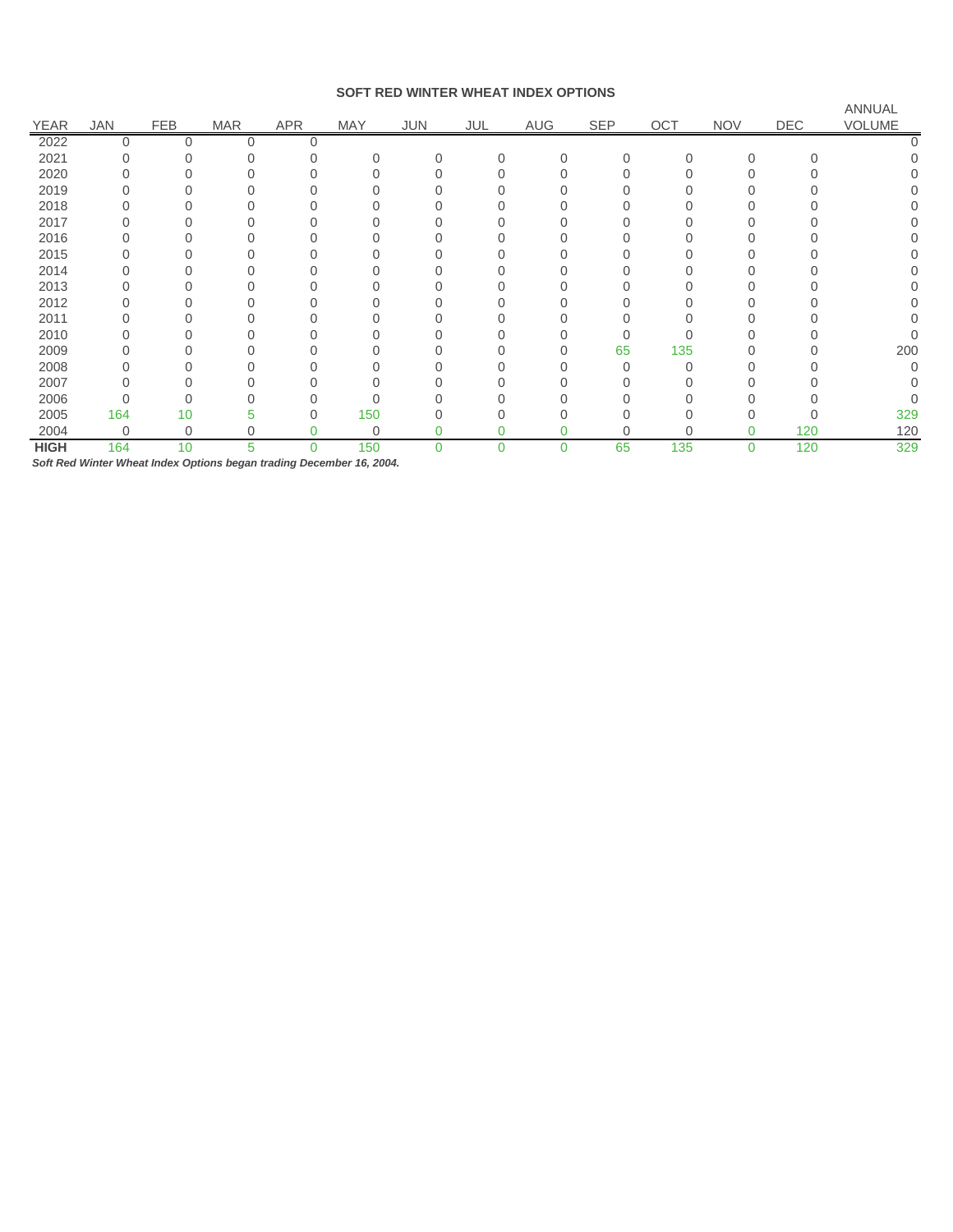## **MGEX**

### **TOTAL FUTURES VOLUME**

| <b>YEAR</b> | <b>JAN</b> | <b>FEB</b> | <b>MAR</b> | <b>APR</b> | <b>MAY</b> | <b>JUN</b> | JUL     | <b>AUG</b> | <b>SEP</b> | <b>OCT</b> | <b>NOV</b> | DEC     | <b>VOLUME</b> |
|-------------|------------|------------|------------|------------|------------|------------|---------|------------|------------|------------|------------|---------|---------------|
| 2022        | 268,662    | 303,227    | 337,582    | 241,817    |            |            |         |            |            |            |            |         | 1,151,288     |
| 2021        | 234,461    | 286.685    | 252,758    | 312,475    | 252.846    | 393,486    | 281.790 | 383.495    | 314.535    | 421,767    | 407,272    | 208,367 | 3,749,937     |
| 2020        | 171,192    | 259,360    | 274,682    | 253,480    | 132,684    | 279,873    | 150,545 | 316,334    | 162,153    | 265,758    | 258,007    | 206,868 | 2,730,936     |
| 2019        | 116,307    | 218,462    | 160,476    | 236,803    | 167,322    | 238,065    | 139,668 | 279,355    | 213,965    | 151,408    | 231,185    | 158,801 | 2,311,817     |
| 2018        | 142,376    | 201,354    | 148,932    | 264,668    | 173,234    | 258,847    | 172,645 | 269,397    | 107,721    | 157,109    | 240,818    | 138,456 | 2,275,557     |
| 2017        | 243,676    | 230,301    | 197,324    | 206,864    | 149,186    | 463,759    | 277,398 | 286,269    | 156,805    | 116,884    | 239,673    | 109,522 | 2,677,661     |
| 2016        | 154,945    | 245,378    | 144,207    | 210,062    | 116,992    | 243,322    | 146,583 | 258,907    | 137,603    | 151,501    | 221,805    | 131,204 | 2,162,509     |
| 2015        | 169,600    | 220,585    | 127,173    | 217,645    | 132,514    | 255,808    | 184,583 | 261,349    | 129,486    | 156,765    | 270,790    | 162,387 | 2,288,685     |
| 2014        | 177,448    | 201,831    | 168,653    | 212,338    | 160,207    | 211,684    | 138,184 | 196,851    | 155,892    | 169,064    | 194,498    | 166,723 | 2,153,373     |
| 2013        | 95,280     | 129,537    | 91,680     | 145,494    | 87,563     | 123,965    | 98,364  | 166,878    | 133,147    | 120,415    | 162,633    | 105,695 | 1,460,651     |
| 2012        | 91,154     | 114,782    | 80,154     | 112,322    | 85,536     | 110,144    | 99,762  | 132,900    | 86,741     | 106,372    | 128,259    | 75,458  | 1,223,584     |
| 2011        | 149,924    | 217,681    | 150,606    | 167,809    | 154,385    | 210,591    | 123,869 | 176,616    | 118,553    | 88,796     | 105,444    | 68,057  | 1,732,331     |
| 2010        | 99,609     | 105,425    | 90,512     | 115,718    | 81,800     | 208,378    | 168,490 | 202,789    | 141,145    | 147,920    | 177,954    | 150,467 | 1,690,207     |
| 2009        | 74,614     | 80,410     | 76,302     | 114,371    | 88,404     | 131,512    | 84,225  | 115,116    | 120,703    | 111,337    | 148,013    | 61,817  | 1,206,824     |
| 2008        | 187,885    | 175,773    | 103,344    | 91,128     | 73,135     | 100,613    | 86,195  | 152,005    | 108,675    | 123,844    | 84,748     | 73,722  | 1,361,067     |
| 2007        | 117,449    | 145,315    | 112,446    | 178,019    | 85,922     | 172,238    | 108,351 | 213,353    | 157,821    | 196,759    | 177,322    | 127,458 | 1,792,453     |
| 2006        | 101,904    | 157,570    | 109,528    | 147,738    | 122,832    | 169,627    | 168,172 | 185,556    | 90,469     | 131,870    | 140,177    | 89,100  | 1,614,543     |
| 2005        | 127,864    | 173,430    | 89,384     | 155,660    | 73,445     | 133,105    | 69,797  | 147,840    | 118,655    | 99,919     | 116,922    | 83,901  | 1,389,922     |
| 2004        | 94,634     | 157,807    | 104,933    | 119,828    | 91,732     | 114,084    | 88,924  | 162,153    | 123,038    | 87,185     | 162,264    | 74,627  | 1,381,209     |
| 2003        | 81,855     | 84,762     | 63,053     | 80,629     | 80,848     | 87,822     | 79,377  | 127,227    | 85,954     | 120,825    | 119,979    | 74,689  | 1,087,020     |
| 2002        | 60,048     | 78,880     | 59,726     | 104,037    | 61,478     | 115,701    | 110,578 | 151,954    | 151,239    | 121,963    | 125,627    | 60,312  | 1,201,543     |
| 2001        | 77,162     | 89,652     | 82,499     | 92,107     | 67,444     | 100,576    | 82,208  | 112,213    | 51,143     | 66,740     | 106,904    | 40,051  | 968,699       |
| 2000        | 66,517     | 99,547     | 71,141     | 84,226     | 85,862     | 96,142     | 70,048  | 107,501    | 60,339     | 66,717     | 98,057     | 52,323  | 958,420       |
| 1999        | 70,145     | 119,982    | 92,234     | 92,635     | 75,927     | 146,496    | 91,957  | 124,783    | 94,580     | 76,515     | 94,068     | 55,623  | 1,134,945     |
| 1998        | 70,965     | 79,593     | 76,545     | 101,015    | 68,303     | 119,262    | 109,183 | 128,518    | 99,975     | 90,431     | 113,808    | 67,596  | 1,125,194     |
| 1997        | 76,800     | 90,154     | 89,904     | 128,528    | 88,248     | 99,531     | 86,633  | 99,651     | 76,639     | 67,622     | 72,315     | 64,569  | 1,040,594     |
| 1996        | 85,929     | 89,564     | 70,034     | 105,221    | 86,600     | 78,142     | 73,686  | 97,572     | 87,265     | 86,279     | 90,514     | 61,792  | 1,012,598     |
| 1995        | 58,678     | 61,060     | 54,258     | 71,389     | 91,184     | 99,448     | 87,132  | 115,024    | 70,934     | 78,028     | 92,325     | 56,555  | 936,016       |
| 1994        | 65,493     | 55,793     | 48,511     | 59,777     | 60,441     | 58,773     | 61,108  | 87,103     | 70,894     | 67,697     | 72,130     | 57,788  | 765,508       |
| 1993        | 72,209     | 73,932     | 72,426     | 77,325     | 44,779     | 63,647     | 73,737  | 65,951     | 68,863     | 75,352     | 83,175     | 67,858  | 839,257       |
| 1992        | 63,644     | 70,348     | 57,798     | 47,374     | 44,445     | 45,517     | 50,519  | 75,134     | 74,055     | 65,183     | 91,878     | 63,002  | 748,898       |
| 1991        | 35,981     | 37,165     | 41,559     | 47,080     | 40,295     | 59,313     | 58,134  | 66,216     | 42,751     | 75,458     | 64,686     | 58,709  | 627,348       |
| 1990        | 39,388     | 35,024     | 32,130     | 36,411     | 39,348     | 35,440     | 37,994  | 64,278     | 43,676     | 39,529     | 49,118     | 25,740  | 478,077       |
| 1989        | 26,291     | 21,981     | 29,454     | 31,044     | 35,283     | 34,618     | 38,113  | 50,427     | 37,630     | 37,989     | 40,130     | 31,022  | 413,982       |
| 1988        | 25,405     | 28,667     | 25,573     | 35,399     | 43,736     | 76,373     | 40,407  | 37,352     | 25,472     | 28,396     | 33,799     | 25,199  | 425,778       |
| 1987        | 19,184     | 21,068     | 18,719     | 24,807     | 32,790     | 30,238     | 33,046  | 36,951     | 23,217     | 23,202     | 28,157     | 25,466  | 316,846       |
| <b>HIGH</b> | 268,662    | 303,227    | 337,582    | 312,475    | 252,846    | 463,759    | 281,790 | 383,495    | 314,535    | 421,767    | 407,272    | 208,367 | 3,749,937     |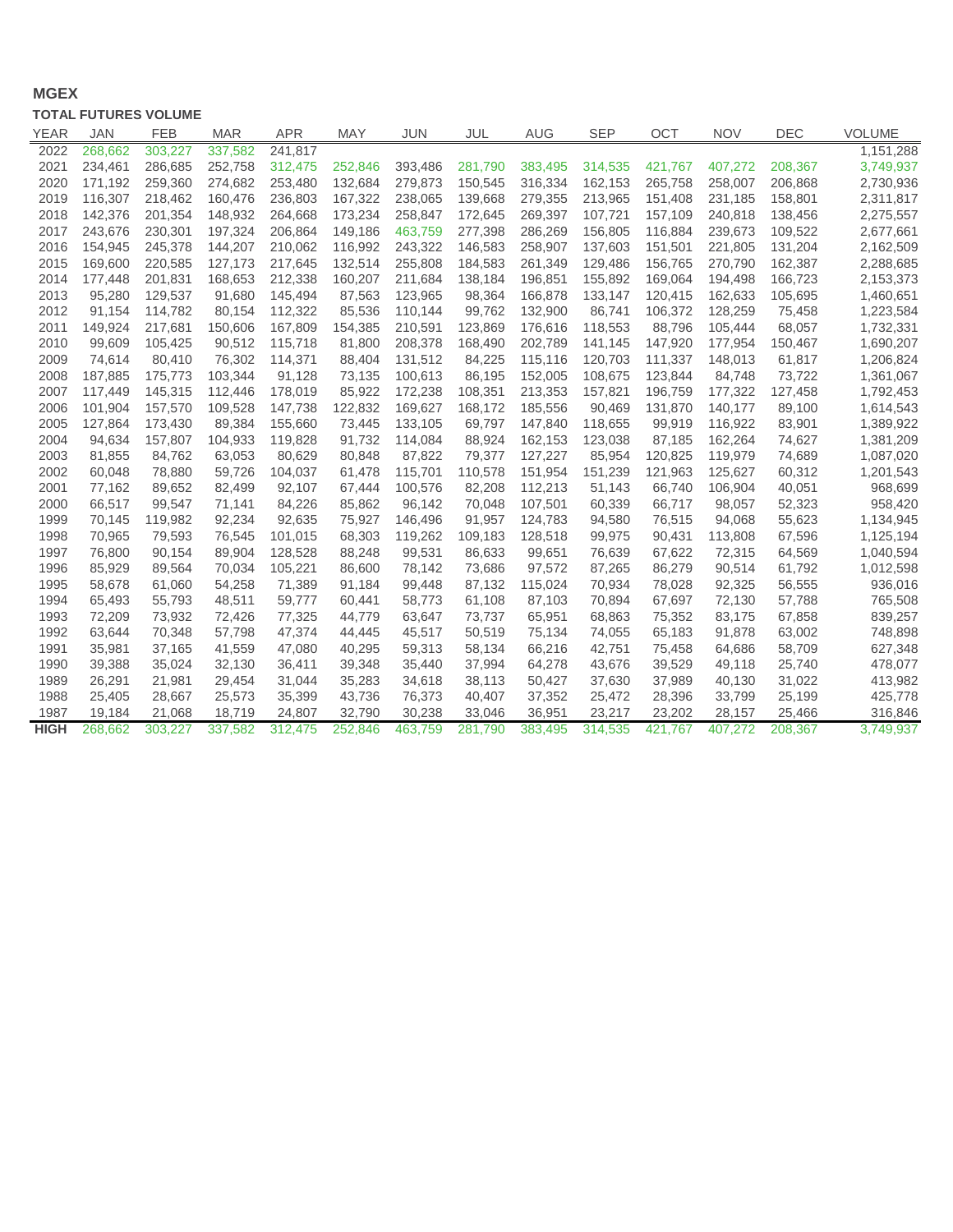## **MGEX**

|             | <b>TOTAL OPTIONS VOLUME</b> |            |            |            |            |            |        |            |            |        |            |            |               |
|-------------|-----------------------------|------------|------------|------------|------------|------------|--------|------------|------------|--------|------------|------------|---------------|
| <b>YEAR</b> | JAN                         | <b>FEB</b> | <b>MAR</b> | <b>APR</b> | <b>MAY</b> | <b>JUN</b> | JUL    | <b>AUG</b> | <b>SEP</b> | OCT    | <b>NOV</b> | <b>DEC</b> | <b>VOLUME</b> |
| 2022        | 8,489                       | 8,541      | 4,590      | 3,477      |            |            |        |            |            |        |            |            | 25,097        |
| 2021        | 4,272                       | 3,127      | 6,859      | 9,732      | 8,232      | 19,186     | 15,445 | 11,033     | 9,764      | 15,180 | 13,554     | 6,695      | 123,079       |
| 2020        | 4,542                       | 2,402      | 2,947      | 2,796      | 2,225      | 3,604      | 2,074  | 2,658      | 2,601      | 2,853  | 2,605      | 4,199      | 35,506        |
| 2019        | 2,949                       | 3,664      | 2,840      | 3,131      | 4,798      | 3,876      | 2,712  | 4,388      | 8,112      | 3,176  | 3,080      | 3,453      | 46,179        |
| 2018        | 3,643                       | 3,872      | 4,172      | 7,400      | 7,602      | 5,393      | 7,525  | 6,346      | 2,966      | 2,991  | 5,820      | 1,997      | 59,727        |
| 2017        | 7,253                       | 4,392      | 5,176      | 4,320      | 4,392      | 26,146     | 24,209 | 25,226     | 9,223      | 3,662  | 6,307      | 1,398      | 121,704       |
| 2016        | 888                         | 2,184      | 1,729      | 1,959      | 1,189      | 2,416      | 2,024  | 1,498      | 869        | 1,857  | 3,572      | 2,404      | 22,589        |
| 2015        | 1,832                       | 825        | 942        | 2,083      | 1,322      | 3,361      | 3,778  | 4,694      | 2,428      | 2,001  | 1,412      | 1,823      | 26,501        |
| 2014        | 3,102                       | 2,512      | 1,747      | 1,700      | 2,656      | 2,323      | 3,378  | 2,661      | 1,816      | 760    | 818        | 894        | 24,367        |
| 2013        | 1,350                       | 1,265      | 896        | 1,080      | 1,819      | 1,738      | 1,548  | 2,931      | 2,729      | 2,387  | 2,212      | 3,051      | 23,006        |
| 2012        | 2,098                       | 2,093      | 937        | 716        | 2,346      | 1,819      | 1,838  | 1,060      | 1,018      | 424    | 920        | 888        | 16,157        |
| 2011        | 1,790                       | 5,056      | 4,462      | 6,471      | 1,731      | 4,990      | 3,628  | 4,107      | 4,348      | 3,609  | 2,949      | 174        | 43,315        |
| 2010        | 1,532                       | 2,956      | 1,885      | 2,572      | 2,361      | 3,463      | 2,189  | 3,658      | 1,809      | 2,003  | 4,764      | 3,247      | 32,439        |
| 2009        | 787                         | 2,231      | 806        | 1,808      | 2,630      | 3,614      | 1,782  | 3,136      | 3,123      | 1,757  | 2,591      | 872        | 25,137        |
| 2008        | 10,885                      | 14,554     | 1,906      | 3,324      | 1,897      | 3,587      | 3,373  | 2,326      | 2,706      | 1,576  | 468        | 1,333      | 47,935        |
| 2007        | 1,936                       | 2,015      | 3,037      | 4,280      | 2,201      | 2,493      | 2,003  | 3,240      | 3,956      | 3,689  | 2,164      | 3,340      | 34,354        |
| 2006        | 1,237                       | 1,896      | 3,758      | 3,362      | 5,966      | 3,518      | 6,655  | 3,105      | 3,227      | 3,466  | 3,584      | 717        | 40,491        |
| 2005        | 2,997                       | 2,318      | 1,654      | 3,028      | 4,558      | 2,724      | 1,270  | 3,649      | 2,843      | 1,799  | 3,879      | 1,751      | 32,470        |
| 2004        | 3,709                       | 3,262      | 3,617      | 2,473      | 3,353      | 1,545      | 2,229  | 3,298      | 3,304      | 2,595  | 3,569      | 1,845      | 34,799        |
| 2003        | 4,038                       | 3,131      | 1,926      | 1,810      | 3,863      | 3,574      | 3,208  | 6,237      | 5,063      | 5,285  | 6,742      | 1,834      | 46,711        |
| 2002        | 1,715                       | 3,116      | 2,349      | 2,961      | 1,895      | 3,421      | 9,890  | 5,046      | 11,357     | 6,622  | 6,929      | 5,925      | 61,226        |
| 2001        | 1,773                       | 2,927      | 2,579      | 7,639      | 1,120      | 4,634      | 1,637  | 1,749      | 951        | 1,073  | 890        | 2,858      | 29,830        |
| 2000        | 3,408                       | 3,458      | 4,116      | 2,808      | 4,618      | 4,228      | 3,820  | 4,931      | 4,526      | 2,712  | 2,024      | 2,009      | 42,658        |
| 1999        | 3,091                       | 3,925      | 3,338      | 2,095      | 3,101      | 7,377      | 5,923  | 8,471      | 8,801      | 3,077  | 2,206      | 2,465      | 53,870        |
| 1998        | 3,584                       | 2,608      | 2,252      | 3,855      | 2,834      | 3,478      | 5,523  | 5,525      | 4,447      | 5,179  | 2,703      | 2,351      | 44,339        |
| 1997        | 3,594                       | 3,189      | 3,664      | 5,656      | 4,368      | 3,319      | 6,126  | 3,788      | 2,205      | 5,391  | 3,706      | 2,704      | 47,710        |
| 1996        | 1,543                       | 2,203      | 1,929      | 2,831      | 2,073      | 1,907      | 2,625  | 2,238      | 1,994      | 2,534  | 2,377      | 2,637      | 26,891        |
| 1995        | 4,532                       | 2,514      | 1,757      | 2,204      | 4,098      | 4,019      | 5,742  | 3,223      | 1,226      | 1,307  | 1,093      | 951        | 32,666        |
| 1994        | 5,455                       | 4,283      | 1,426      | 2,314      | 2,892      | 1,471      | 2,235  | 3,269      | 3,818      | 5,870  | 4,755      | 2,593      | 40,381        |
| 1993        | 2,381                       | 2,398      | 746        | 1,560      | 919        | 1,707      | 3,112  | 2,558      | 2,787      | 4,692  | 7,700      | 6,961      | 37,521        |
| 1992        | 1,393                       | 616        | 694        | 517        | 652        | 3,130      | 1,557  | 2,312      | 1,801      | 915    | 2,131      | 1,111      | 16,829        |
| 1991        | 269                         | 235        | 374        | 549        | 257        | 497        | 744    | 563        | 441        | 877    | 617        | 699        | 6,122         |
| 1990        | 75                          | 83         | 197        | 155        | 260        | 188        | 482    | 1,535      | 386        | 578    | 522        | 112        | 4,573         |
| 1989        | 99                          | 89         | 172        | 353        | 332        | 137        | 209    | 248        | 233        | 144    | 40         | 60         | 2,116         |
| 1988        | 195                         | 44         | 75         | 223        | 337        | 388        | 185    | 220        | 65         | 9      | 72         | 34         | 1,847         |
| 1987        | 52                          | 104        | 85         | 135        | 254        | 208        | 70     | 108        | 80         | 81     | 29         | 23         | 1,229         |
| <b>HIGH</b> | 10.885                      | 14.554     | 6.859      | 9.732      | 8,232      | 26,146     | 24,209 | 25,226     | 11,357     | 15.180 | 13.554     | 6.961      | 123,079       |